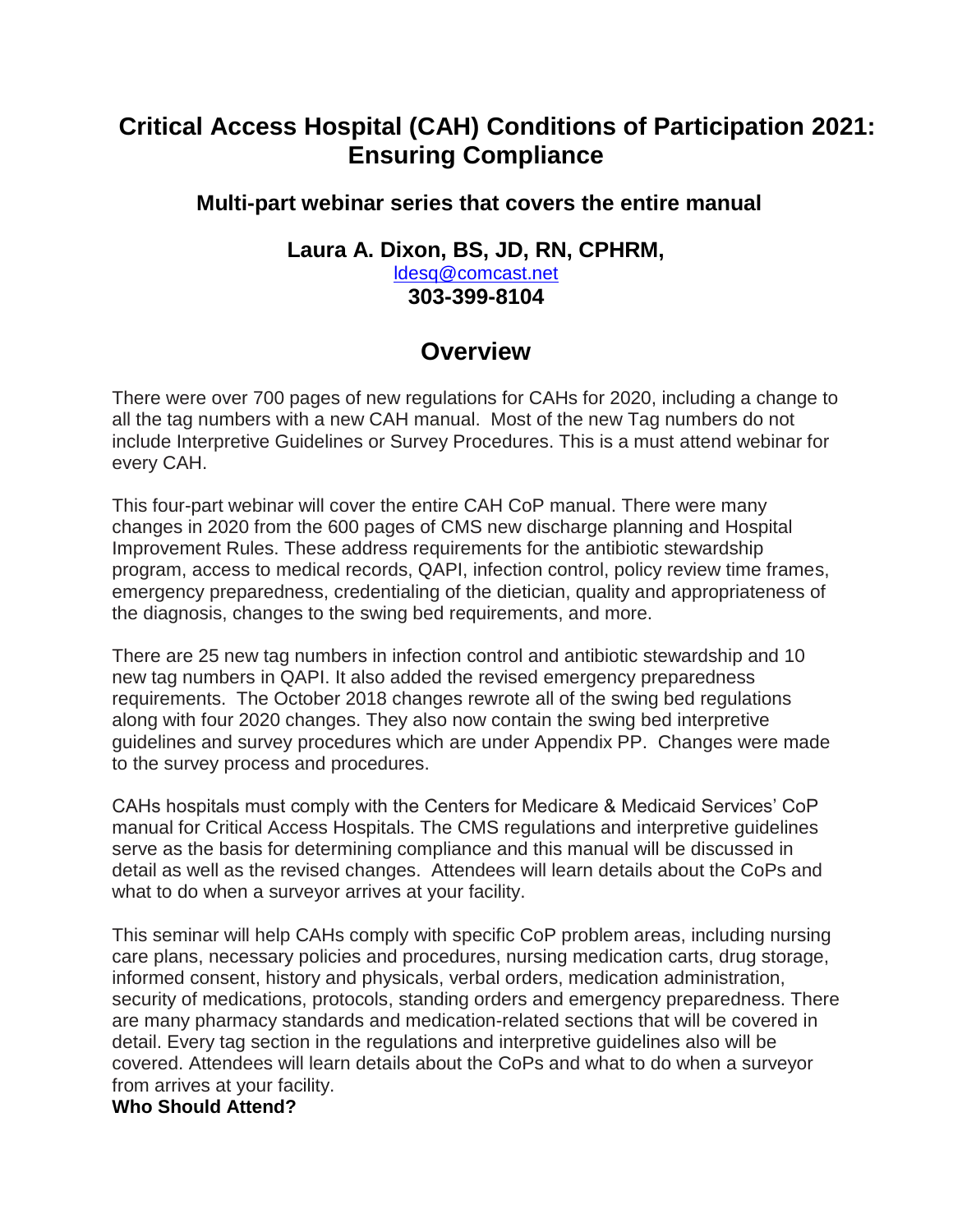CEOs, COOs, CFOs, Nurse executives, Accreditation and regulation director, Nurse managers/supervisors, Pharmacists, Quality managers, Risk managers, Healthcare attorneys, Health information management personnel, Social workers, Dieticians, Nurses, Nurse educators, Patient safety officer, Infection preventionist, Radiology director, Laboratory director, Emergency department directors, Outpatient director, Medication team, Ethicist, Director of Rehab (OT, PT, speech pathology, and audiology), OR supervisor, OR staff, CRNA/anesthesia providers, Dietician, Radiology staff, Infection control committee members, Pharmacists, Compliance officers.

#### **Continuing Education**

The Kentucky Hospital Research and Education Foundation is an approved Kentucky Board of Nursing continuing education provider. This offering number 5-0023-12-21-194 is approved for 2.0 contact hour(s). Participants must attend the entire session, complete the post-session evaluation, and provide nursing license number in order to receive contact hour and be awarded a certificate. No partial credit will be given. The Kentucky Board of Nursing Approval does not constitute endorsement of program content.

**Part One of Four -** Introduction, General Information, Memos, Relevant Laws, Safe Injections, Advance Directives, Compliance with Laws, Emergency Services, and Observation Status

**Objectives -** At the conclusion of part one, participants should be able to:

- Describe that CMS requires that the board must enter into a written agreement for telemedicine services
- Discuss that CMS has a list of emergency drugs and emergency equipment that every CAH must have.
- Recall that the length of stay in the CAH should not exceed 96 hours on an annual average basis.
- Discuss recommendations to do a gap analysis to ensure compliance with all the hospital CoPs.

#### **Introduction**

- History
- Discharge planning and the Hospital Improvement Rule
- Most recent changes
- New tag numbers in 2020
- CMS memos
- ISMP IV Push Guidelines
- CAH problematic standards
- CAH Resources
- Conditions of participation
- CMS 3 Worksheets
- How to find manual, survey memos, and changes
- CMS websites